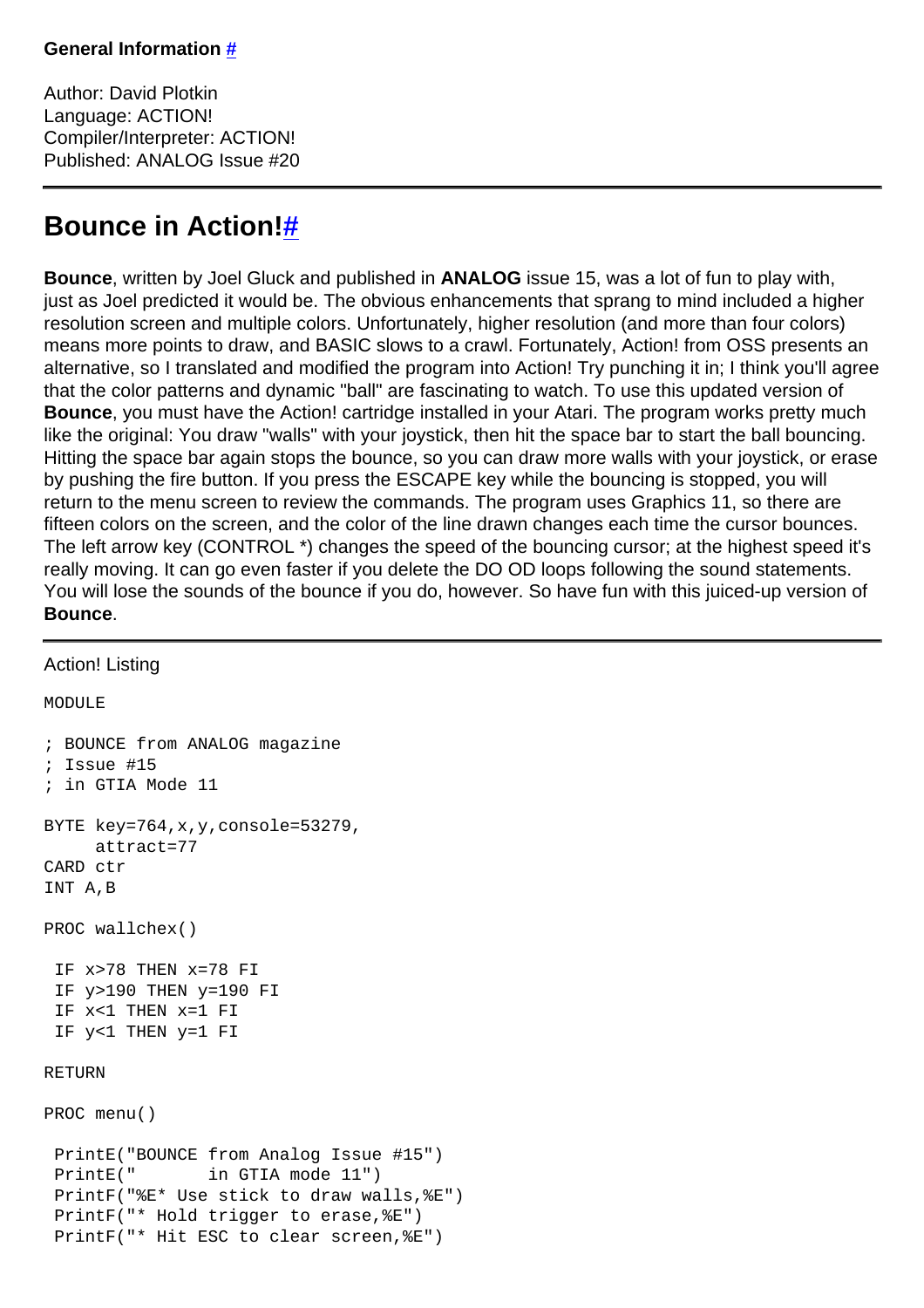```
 PrintE("* Hit SPACE to bounce.")
  PrintE("* ARROWS control ball speed")
  Print("Press any key to continue.")
 key=255
 While key=255 DO OD
 key=255
RETURN
PROC drawscreen()
 BYTE curs=752
 Graphics (0)
  curs=1
 Menu()
  Graphics(11)
  curs=1
 SetColor(4,0,4) ;SetColor(4,0,0)
  Color=15
 Plot(0,0)
 DrawTo(79,0)
 DrawTo(79,191)
 Drawto(0,191)
DrawTo(0,0)RETURN
PROC flash()
 color=9
 Plot(x,y)
  FOR ctr=0 to 300 DO OD
  color=0
 Plot(x,y)
 FOR ctr=0 to 300 DO OD
RETURN
PROC bounce()
 BYTE fate=53770,L=[0],PA,PB,G,
      kolor=[1], time=[32] color=9
 A=1B=1 Plot(x,y)
 DO
   IF key=33 THEN key=255 RETURN FI
   WHILE Locate(x+A,y+B)<15 
    DO
     color=kolor
     Plot(x,y)
    x=-+Ay=-+B wallchex()
     color=9
     Plot(x,y)
    L == + 1
```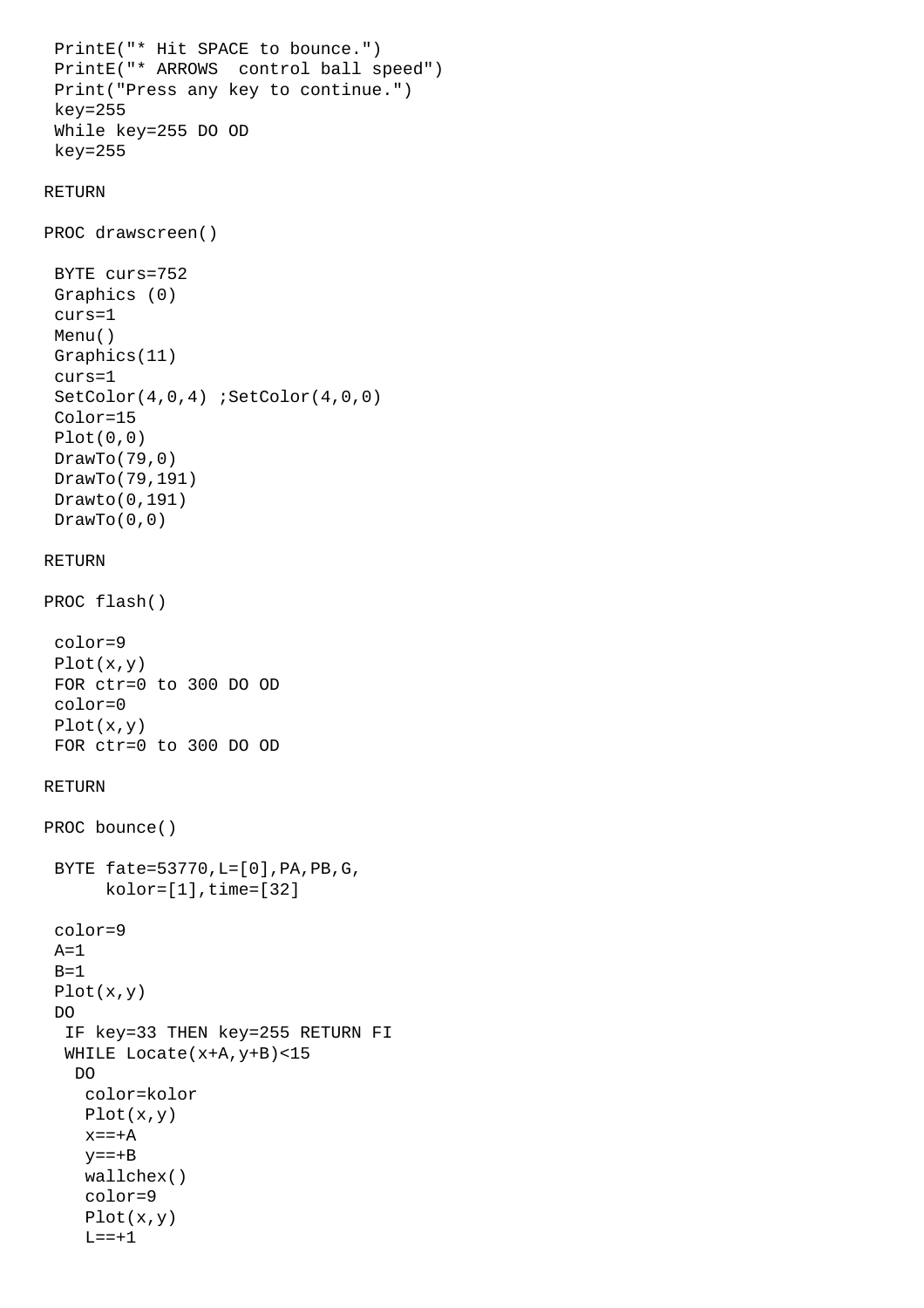```
 FOR ctr=0 to 5*time DO OD
    OD
   IF key=7 THEN
       key=255
      time == -32FT
   Sound(0,L*4+20,10,8)
   PA=Locate(x+A,y)
   PB=Locate(x,y+B)
   FOR ctr=0 to 100 DO OD
   SndRst()
  L=0 IF PA>2 AND PB>2 THEN
   A = -AB=-B ELSEIF PA>2 AND PB<3 THEN
   A = -A color=2
    Plot(x,y)
    y=y+B
    color=9
    Plot(x,y)
   ELSEIF PB>2 AND PA<3 THEN
   B=-B color=2
    Plot(x,y)
    x=x+A
    color=9
   Plot (x,y)
   ELSEIF fate>127 THEN
   B = -B ELSE A=-A
   FI
   kolor==+1
   IF kolor>14 THEN
     kolor=1
   FI
   attract=0
  OD
RETURN
PROC draw()
  BYTE qq
  drawscreen()
 x=40y=95 DO
   IF key=28 THEN
       key=255
    drawscreen()
   ELSEIF key=33 THEN
       key=255
   bounce()
   FI
   IF Stick(0)=15 THEN
       flash()
   ELSEIF Stick(0)=7 THEN
```